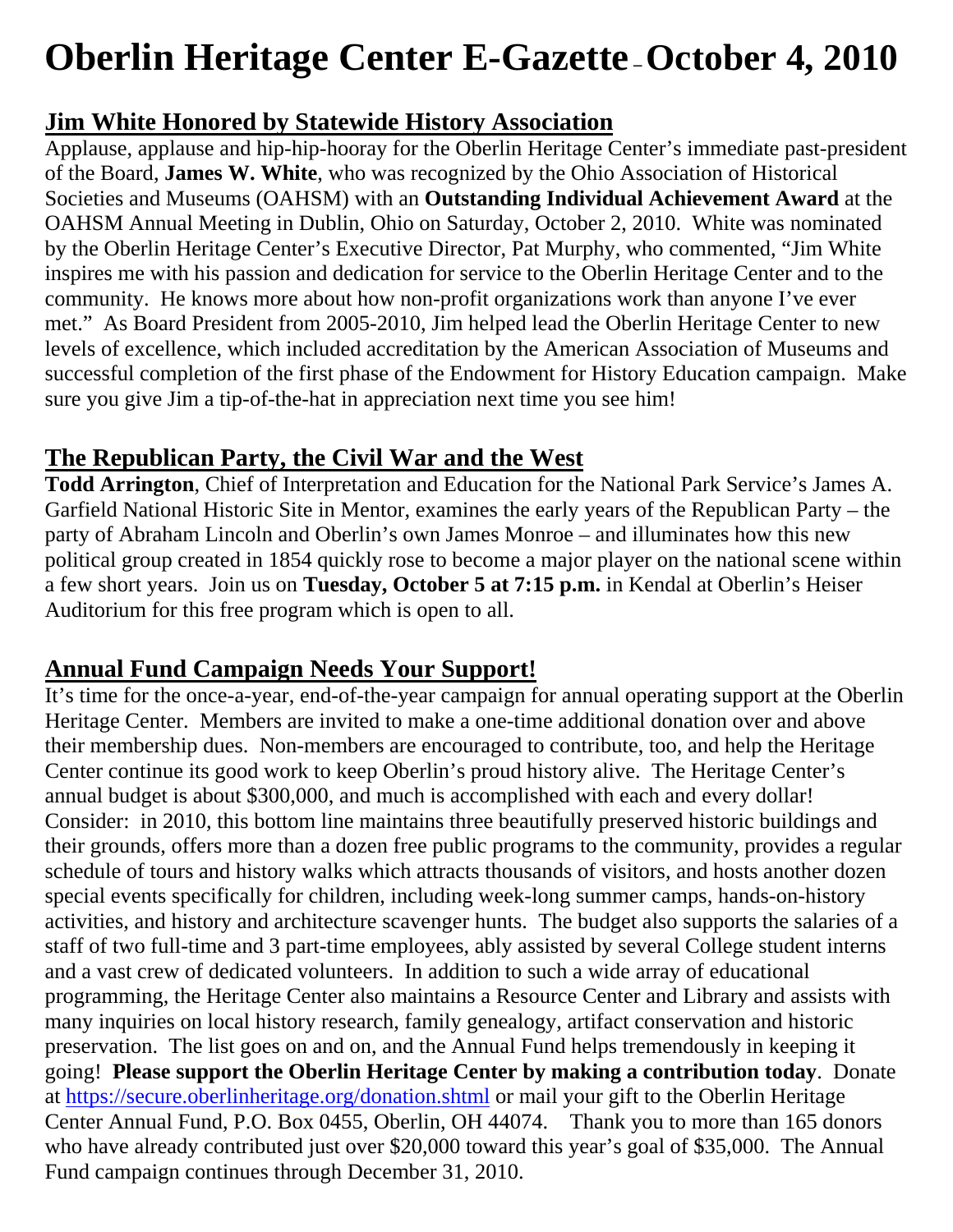# **Community Arts and Culture Day – No School / Lots of Fun!**

Five area arts and education organizations have teamed up to keep kids busy and parents happy by offering free, fun activities on **Friday, October 15 from 11:00 a.m. to 3:00 p.m.** while local teachers take the day to participate in a wide-range of professional development workshops sponsored by the North Eastern Ohio Educational Association (NEOEA). This year's Arts and Culture Day theme is "Me and My Community," and children of all ages can enjoy games, crafts and more at several locations around town:

**Weltzheimer Johnson House**—led by staff and volunteers from the **Allen Memorial Art Museum**; park and enter from the 500 block of Morgan Street

- **New Union Center for the Arts**—at 39 South Main Street, hosted by **FAVA (Firelands Association for the Visual Arts)**
- **Little Red Schoolhouse and Monroe House**—located behind 73 South Professor Street, hosted by the **Oberlin Heritage Center**; parking available off of 20 West Vine Street

**Oberlin Public Library**—65 South Main Street, led by library staff and **America Reads** staff

Children must be accompanied by an adult (who may have even more fun than the kids!) For more information, visit www.oberlinheritage.org or contact Elizabeth Schultz, Museum Education and Tour Coordinator at the Oberlin Heritage Center at (440) 774-1700 or by e-mail at tourinfo@oberlinheritage.org.

#### **Portrait Unveiled! Oberlin's First Settler Peter Pindar Pease**

Celebrate the unveiling of a previously unknown portrait of the town's first settler, Peter Pindar Pease (1795-1861), painted in 1842 by Pease's nephew, artist Hiram Alonzo Pease (1820-1881), as this newly restored gem is added to the Oberlin Heritage Center collection. A special program with an up-close view of the portrait, its subject, and the artist, will take place on **Saturday, October 23, from 4:00 – 5:00 p.m.** at Kendal at Oberlin's Heiser Auditorium. The event is free and open to the public.

#### **Be a Good Ancestor Workshop Back by Popular Demand**

Are your family pictures jammed in a drawer or in albums but unlabeled? Are your albums archivally safe? Is the family bible the only place your ancestors' names are listed and even that is out of date? Will your descendants open a closet and find a special wedding gown or quilt, but not know whose it was or why it's special? Are the old family letters in a shoe box in the attic? Are you thinking about writing or taping the stories of your youth and of other members of the family who died before your descendants were born? If you answered "YES" to any of these, then you need to attend this popular introductory workshop on **Saturday, November 13 from 10 a.m. to 3 p.m.** at the Oberlin Depot (240 South Main Street). Sessions are led by Oberlin Heritage Center Collections Assistant **Prue Richards** and Librarian/Genealogist **Pat Holsworth**. For registration and fee information, visit www.oberlinheritage.org, or call (440) 774-1700 to request a flyer. Limited to 25 participants, so plan to sign up soon!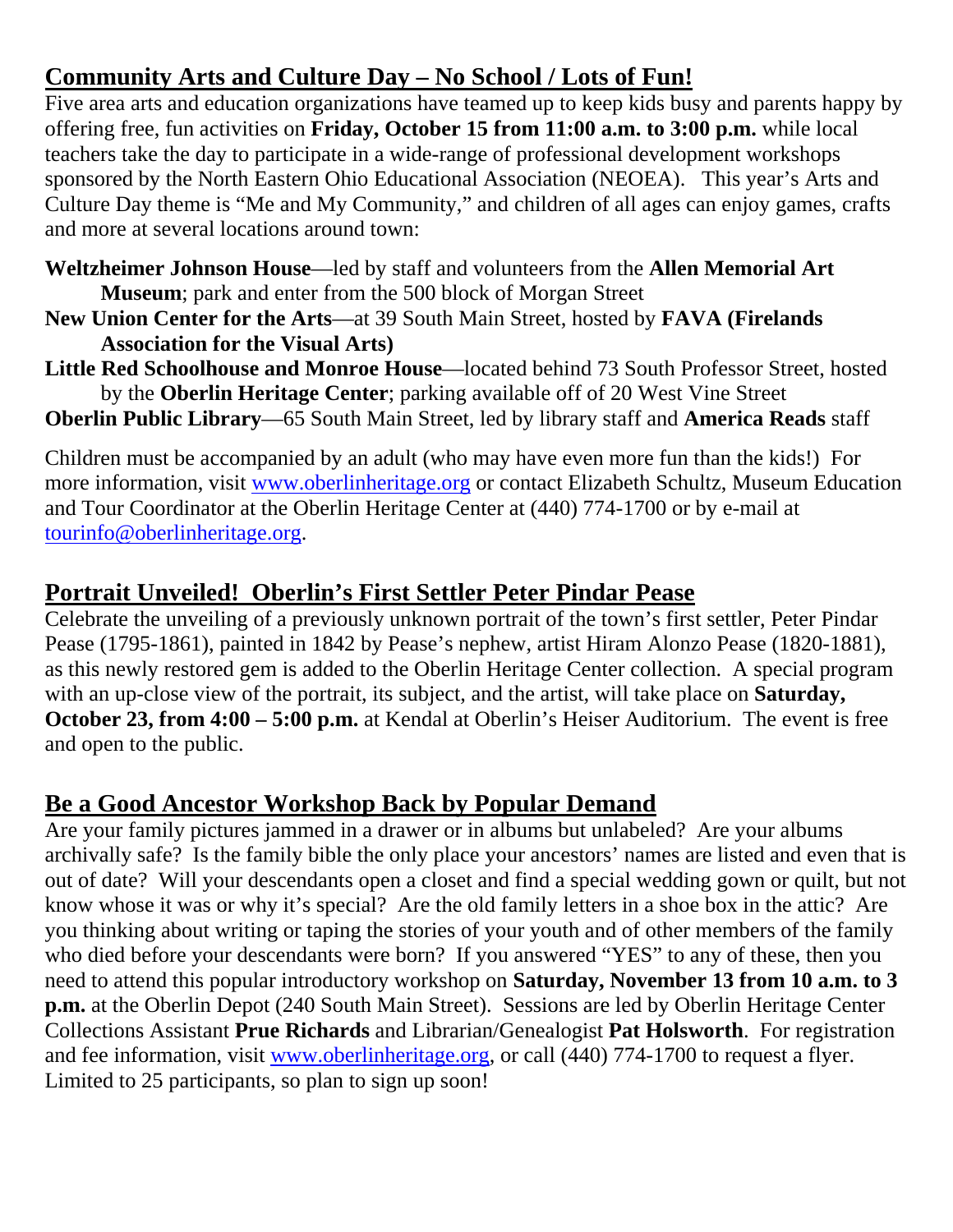# **Museum Store Offers Beautiful Fireplace Tiles Replicas**

Just in time for the holidays, the Oberlin Heritage Center's Museum Store is now featuring magnificent reproductions of the original tiles from Julia Monroe's signature blue parlor fireplace. The tiles were meticulously created for the Oberlin Heritage Center's Monroe House front parlor by Starbuck Goldner of Bethlehem, Pennsylvania, designers and producers of distinctive handmade ceramic tiles. These 4" x 4" limited-edition tiles are one of the highlights of the ongoing restoration of Julia Monroe's lovely Anglo-Japanese parlor at the Monroe House and come gift-boxed and available for purchase at \$35 (additional \$5 for shipping). Visit www.oberlinheritage.org and click on the "Shop" tab to order online, or stop by the Oberlin Heritage Center's Museum Store in the Monroe House any Tuesday through Saturday from 10 a.m. to 3 p.m. Remember, Oberlin Heritage Center members receive a 10% discount on all Museum Store purchases.

## **Heritage Trail Brick Registry Now On-line**

More than 300 inscribed bricks installed along the Oberlin Heritage Center's criss-crossing brick pathways are now listed online in a "Brick Registry" accessible through www.oberlinheritage.org. Click on the "Research and Learn" tab on the menu bar, scroll down to "Landmarks, Monuments and Markers" and select the Brick Heritage Trail to find the names of brick donors, identify specific brick locations, and read all those clever, creative messages that honor friends, family and special occasions. To order an inscribed brick for the upcoming holiday season, visit the "Make a Gift" section of the Heritage Center's website.

#### **Also of Interest**

The Oberlin Heritage Center is included in "**Get Moving Oberlin**" – a fun and lively campaign currently underway and continuing through October 15th, which is part of a new "Live Healthy Lorain County" program conducted through the Lorain County General Health District to promote increased physical activity and create healthier local communities. Learn more about registering a team or participating on your own by visiting www.livehealthyloraincounty.com. Scroll through the Walking Maps Category of the Live Health Resource Center to download a number of different Lorain County community walking maps at no cost.

Changes have been made to Oberlin's **Heritage Home Program** to provide more homeowners with greater incentives to improve efficiency. The program is administered by the non-profit **Cleveland Restoration Society**, and it provides both low-interest financing and free technical advice to owners of 1- to 3-unit residential properties. Recent changes include a lifting of the income restrictions for homeowners looking to tackle energy issues. Now any homeowner can take advantage of the program's great interest rates as long as they include some "eco" projects like a new heating/cooling system, insulation, or storm windows. Maximum loan amounts have also been increased. The conventional Heritage Program is still available for homeowners not addressing energy issues. Houses that are built before 1959 and have no vinyl or aluminum siding are eligible for both exterior and interior projects. For more information, contact the Cleveland Restoration Society at (216) 426-3116 or visit www.clevelandrestoration.org.